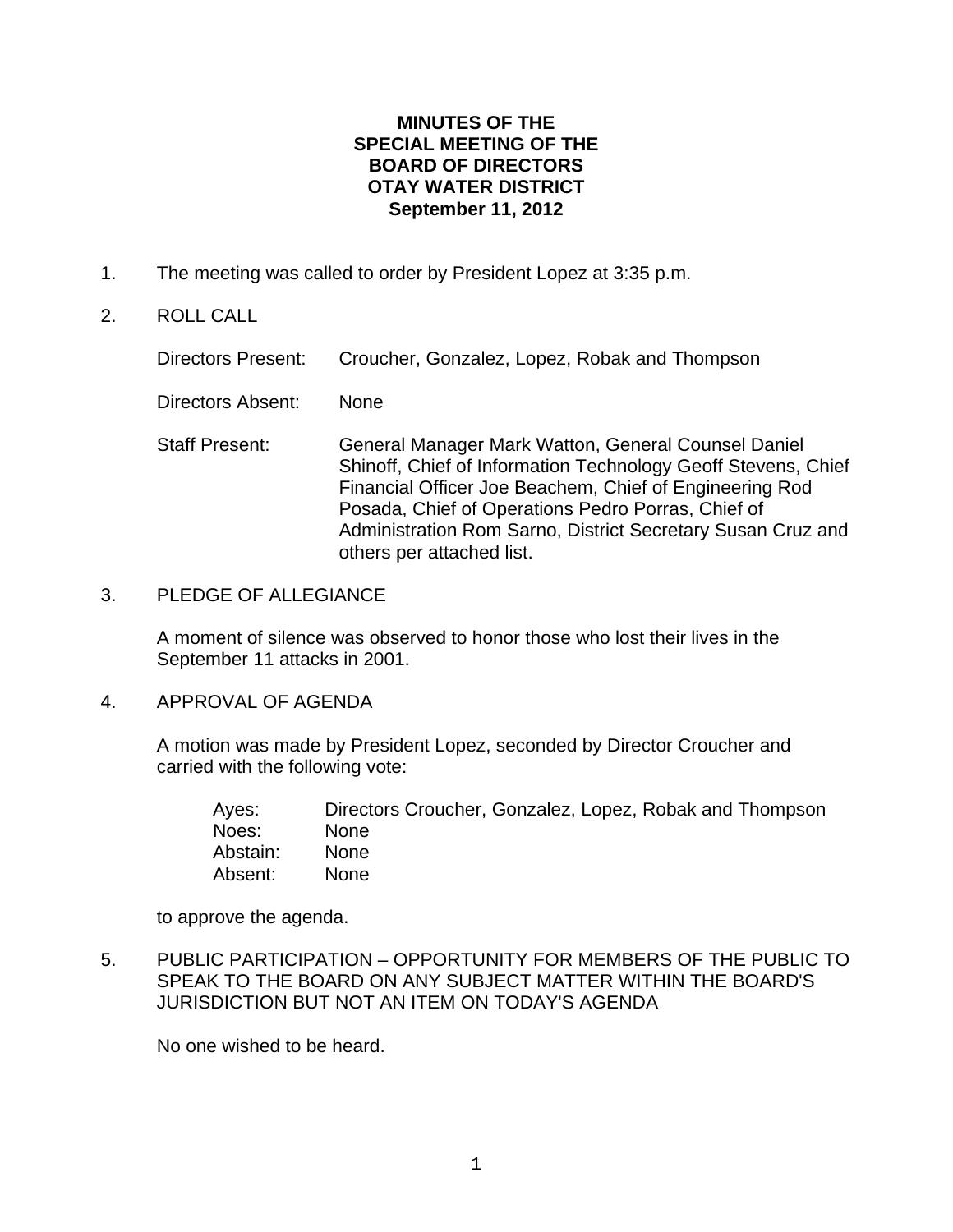## WORKSHOP

### 6. DEMONSTRATION OF AMERICAN AVK COMPANY'S FLOWGUARD II FIRE HYDRANT CHECK VALVE

General Manager Watton indicted that staff will be demonstrating a fire hydrant device that stops/reduces the flow of water from a hydrant when it is hit. He stated that staff is working to include the new device in the Water Agencies Standards (WAS).

The demonstration was held in the District's Operations Yard. Staff demonstrated how the Valve Check device worked when a hydrant is hit. The device has a ball within the valve and the ball rises to seal off the flow of water from the main when a hydrant is hit. It was noted that the Valve will still allow a small jet of water to pass to indicate that the hydrant has been hit/broken. Staff stated that approximately 25 hydrants are hit annually in the District's service area.

Staff also shared that the cost to repair a hit hydrant is approximately \$10,000 versus \$2000 with this new device. The cost of the new Valve is \$684 which is a \$100 less than the current device. The flow of water from a hit hydrant is also reduced from 2000 gallons per minute (GPM) to 20 GPM. The District will realize savings annually with the use of this new Check Valve.

- 7. Due to time constraints, the following two (2) items were tabled:
	- TOUR OF THE OTAY WATER DISTRICT INTRANET SITE
	- $\triangleright$  DISCUSS NEWS/ARTICLE WEBSITES

### 8. UPDATE ON THE BAY-DELTA

General Manager Watton presented an update on the conservation plan for the Bay-Delta. He showed a slide depicting the conveyance system for the Bay-Delta (see attached copy of presentation) that is proposed by Governor Brown. He stated that the project consists of 37 miles of tunnel pipeline with a total capacity of 9,000 cfs. He noted that the plan is still preliminary and changes are expected.

He indicated that there are many environmental issues associated with the project and much of the mitigation land that will be used to offset the construction of the project will be located in Yolo County near Sacramento. This may pose a problem as placing much of the Yolo County land in mitigation, reduces tax revenues for the County which will significantly impact their economy. He stated that this issue is not yet being addressed or fully appreciated.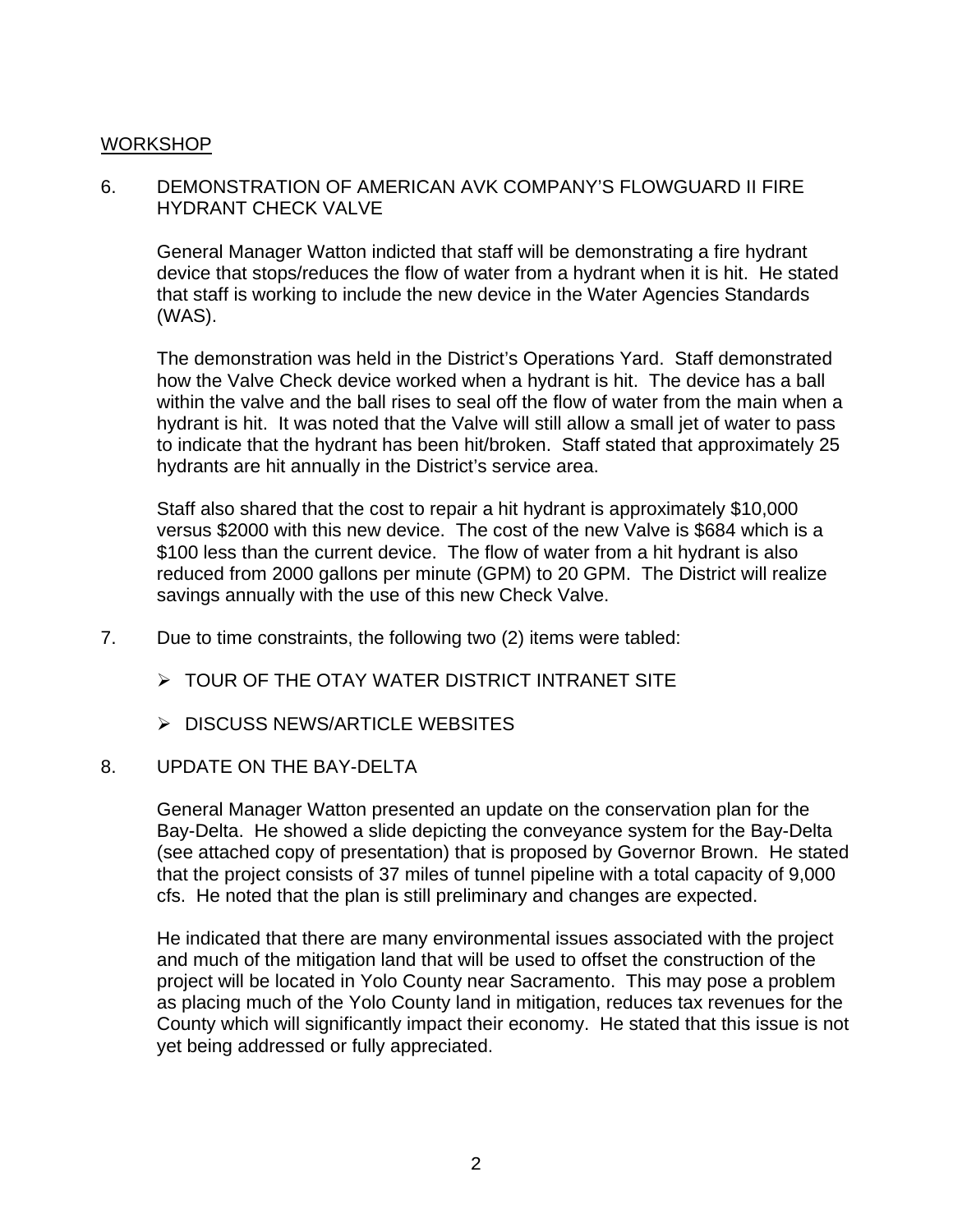On July 25, 2012 the Governor and Secretary of Interior held a press conference and spoke of the State and Federal Joint Recommendations for the Bay-Delta Conveyance System. The recommendations were to downsize the conveyance tunnel pipeline from 15,000 cubic feet per second (CFS) to 9;000 CFS, reduce the intakes on the Sacramento river from five to three with a capacity of 3,000 CFS, and gravity flow the system instead of utilizing pumps. He indicated that only half of the \$11 billion bond issue is designated for water projects.

The plan is to decide while building the Bay-Delta conveyance system ('decision tree:' make decisions as the project is built over the next 10-15 years), to either adjust it up or down depending on the achievement of biological goals and objectives. Once the construction of the tunnels is complete, the operating criteria will be based on the adjustments made to the project during construction. The outcome of the project may result in less water than the present 4.9 million acre feet (MAF) per average year that is available from the Bay-Delta. The actual yield, however, will not be known until construction is complete. Currently MET is taking approximately 1.3 MAF per year. Its full entitlement is 1.9 MAF.

The expected cost of the tunnels is \$13 billion over the ten (10) years to construct the project and the cost will be borne by the state and federal water contractors. At some point bonds will be sold to fund the project and the organizations who will underwrite the bonds will require a step-up provision. That is, if contractors drop out, then the remaining contractors will pick-up the default. If the remaining contractors drop out, then MET will be responsible for 50% of the cost. MET, at the moment, is expected to pick-up 25% of the cost of the tunnel project. They do not yet have contractual commitments from their member agencies and the impact of the project to the cost of water still requires further financial analysis. A good analysis must be done to assure that MET does not get into a situation that threatens its ability to deliver water to its member agencies.

General Manager Watton indicated that the next steps are that the State and Federal contractors must decide whether the reduced yield from the proposed Bay-Delta conveyance system is worth the expense. They also must determine what reliability the new conveyance system will provide the southern region and the rate that will be charged for the water; will it be reasonable/affordable. He stated that the environmental costs will be large and there will be many water rights issues to work through. A public review of the Bay Delta Conservation Plan (BDCP) and the Environmental Impact Report from the Federal and State is expected this month (September).

He stated that because of the severity of the Bay-Delta issue, he felt that everyone will start listening/working together. It may take a year or two, but he is optimistic that they will come up with a solution. It likely, however, will not be the solution that Governor Brown just announced.

### 9. LEGISLATIVE UPDATE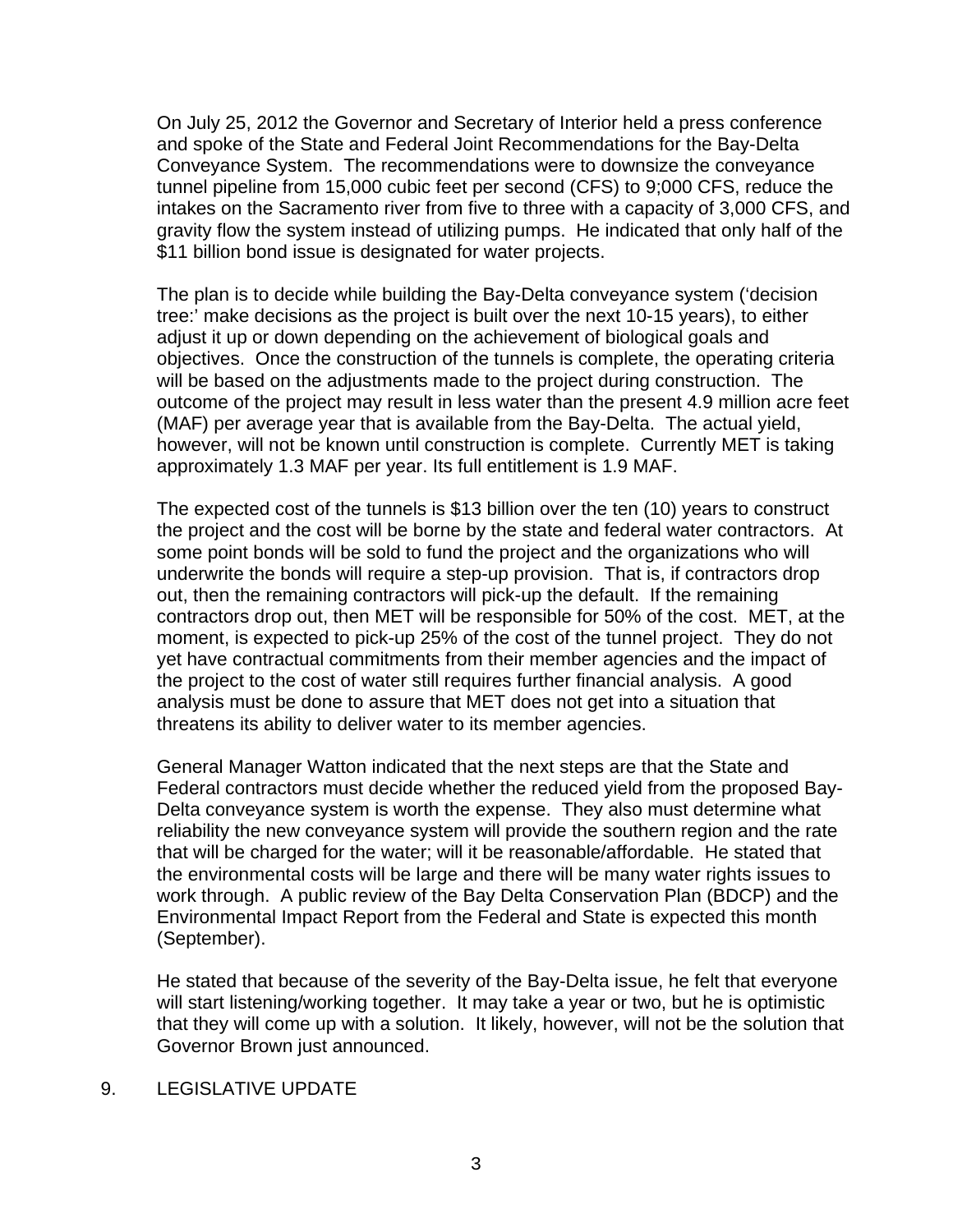Ms. Chris Frahm of Brownstein, Hyatt, Farber & Schreck provided an update on current legislation impacting the water industry. She indicated with regard to the Bay-Delta, that there was a number of finance committee meetings scheduled to discuss the BDCP, however the committee never met. The plan was that the committee would present a financing proposal for the Bay-Delta. The question is, however, who will pay for the Bay-Delta project; 1) Federal and State Governments; 2) member agencies; or 3) the public through taxes.

At the moment, the federal and state government budgets are not in a position to pay the billions it will require to fix the Bay-Delta and MET member agencies are not willing to sign a long term contract that indicates how much they would take from the Bay-Delta until they know the cost. Funding through taxation is also not likely as residents will not vote to pay higher taxes unless they present the Bay-Delta project in a way that the residents would support it. It is felt that in the end, all will agree that the Bay-Delta issues must be addressed, however, the solution will likely be a smaller more modest project. It will include more local resources, such as, recycled water, desalination, conservation, etc. Until a decision is made, Ms. Frahm recommended that the District keep watch on the status of the BDCP.

She indicated that last year was a slow year in terms of legislative bills. She shared that Assemblymember Michael Allen introduced a bill that provides for a human's right to clean, safe and affordable water. The bill passed in the legislature and is being lead by the Environmental Justice Group in Central Valley. It is felt that the Governor will likely sign this bill. There are concerns by the water agencies on the legislation's impact on their ability to collect on delinquent water bills. The AWWA is actively addressing this bill.

General Manager Watton indicated that this legislation is mainly aimed at the farm area water suppliers where there are high nitrates, farm chemical pollutants, etc., in the water supply. Ms. Frahm noted that there is language included in the legislation that satisfied most water retailers that the legislation would not be utilized to provide consumers an option to default on their water bills.

Ms. Frahm also shared that there was a lot of tension on the regulating utilities because many utilities had rate cases pending last year. This brought a lot of attention to rates in the past year in the PUC regulating arena. A state audit is currently underway. This does not really impact the District, but it is an item to watch.

Ms. Frahm noted that at the end of the next term, every legislator who was involved with the water bond will no longer be in office. The likely hood of the newly elected legislature to support the \$11 billion bond is not very high as the bond includes items from former legislative members to assure that the initiative had their support. It is felt that items will be trimmed from the bond. She noted that even if such items were trimmed from the bond, the bond would still not be enough to pay for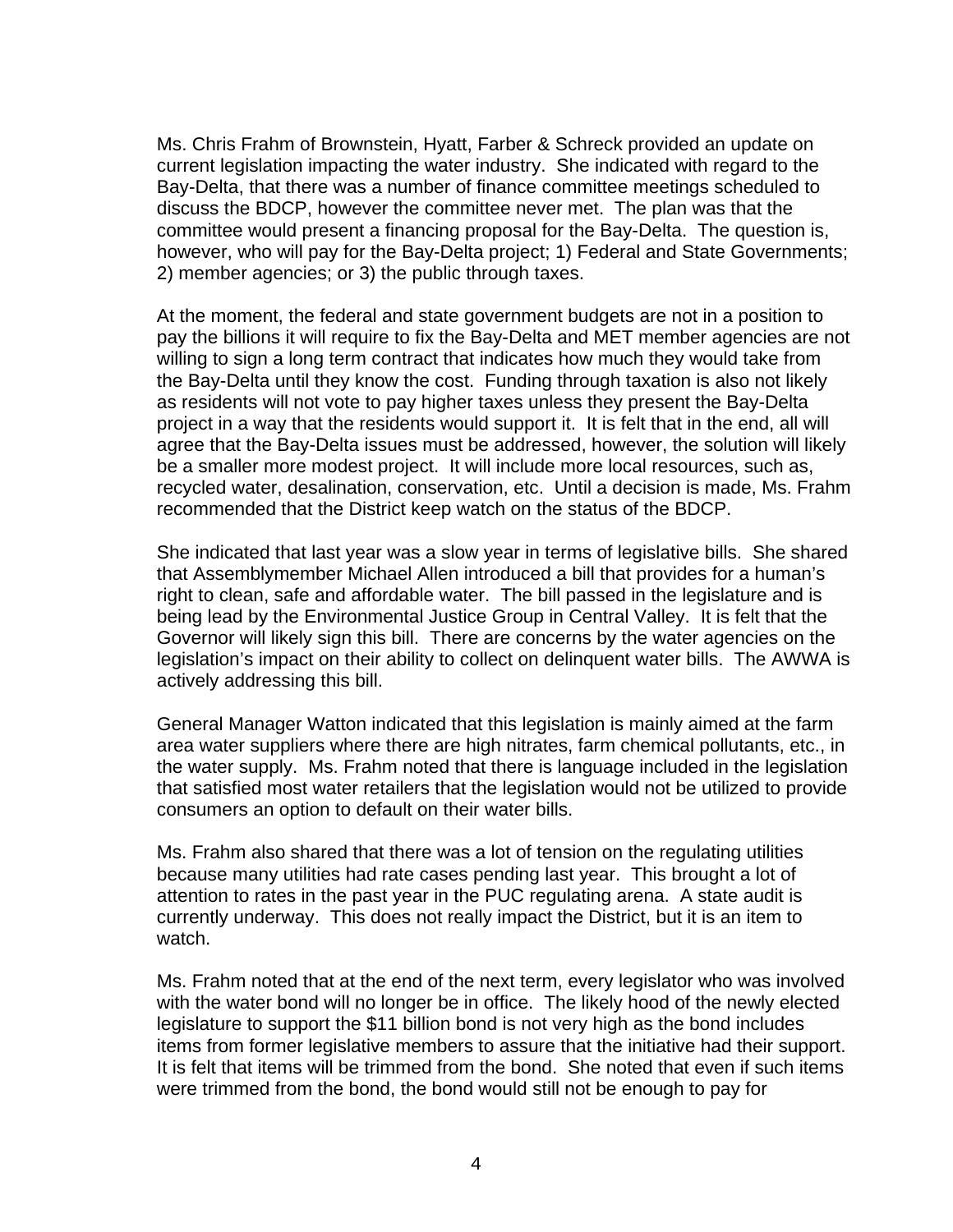mitigation and restoration costs, which will be substantial. The bond would only be enough to cover the cost to construct the pipeline.

Another item impacting the Bay-Delta Project is the length of time it is taking to agree and complete the project. Each year that goes by, more of the local agencies are looking to augment their own local supplies through various projects that include recycled water, desalination, conservation, etc. This may provide for less demand for water from the Bay-Delta.

She lastly noted that this year is an election year and the democrats are within two (2) seats of having a 2/3 majority in both the Senate and the Assembly. It is predicted that the democrats would be successful in achieving the 2/3 majority in the Senate, but likely not in the assembly. It should be a very interesting next year.

Director Thompson inquired if a study has been done that looked at the true statewide need for water resources that includes all state water agencies resources. Ms. Frahm indicated that the California water plan has been improved over the last 10 years and it was very much focused on integrated regional water management planning. The plan integrated what all agencies would do together.

Senator Wolk's bill is based on this planning. She asked all agencies to show what their resources needs are and to show that they have explored all possible local resources to meet their agency's water needs prior to including water from the Bay-Delta as a resource. This work has been underway for quite some time. As there is no funding for these huge projects, it is important for the local agencies to fund as much of their needs as possible.

Director Robak inquired what Ms. Frahm was referring to when she indicated that sales were down 30%; was she referring to San Diego County? Ms. Frahm indicated that she was referring to the southland region (Los Angeles, San Diego, San Bernardino, etc.).

Director Robak further inquired if the democrats are solidly behind the proposed Bay-Delta conveyance system. Ms. Frahm indicated that there are many that are not in support of the proposed system due to environmental concerns and other issues.

Director Gonzalez asked how long the State has been talking about the Bay-Delta issues. Ms. Frahm indicated that it has been discussed since the Bay-Delta was built in the 1960's. The proposed peripheral canal failed through a public vote which started a dialogue on studies, proposals, etc. It will be some time before a fix is implemented.

### RECESS TO CLOSED SESSION

10. CLOSED SESSION